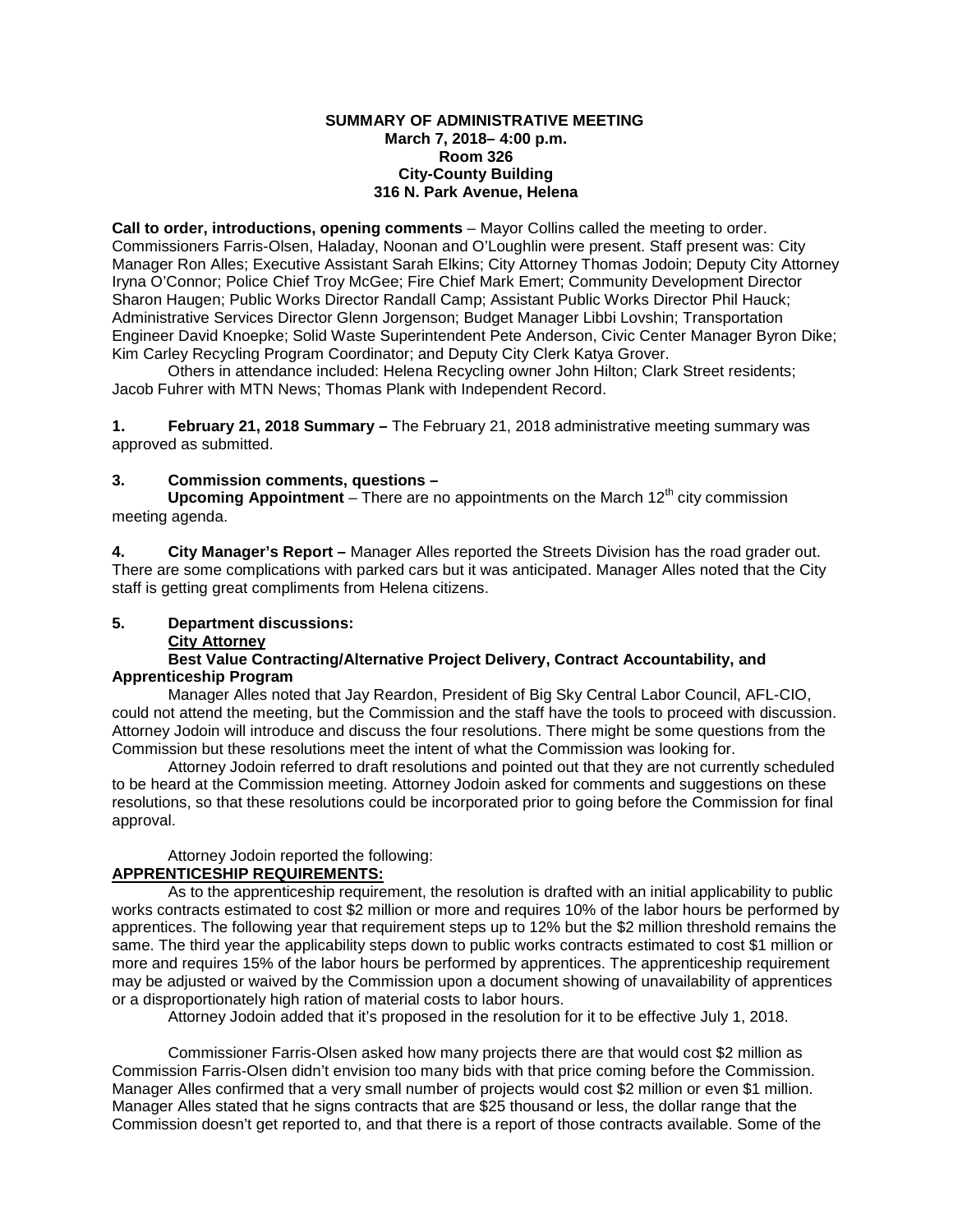examples for high price projects are the West Main project, West Side project, and Front Street project. Commissioner Farris-Olsen said that if there are a very small number of projects with high price tag, then the Commission should step these requirements down. Commissioner Farris-Olsen said that he didn't know what the minimum should be but, if most of the contracts are around \$100 thousand, then the City should step down to \$100 thousand, instead of \$500 thousand, after three years. Manager Alles pointed out that smaller companies, besides working in lower dollar range, don't require many people either. Commissioner Farris-Olsen said that he didn't think that there was a need to apply requirement to \$25 thousand projects or even \$50 thousand projects, but if the majority of City's contracts are within the \$100 thousand to \$150 thousand range, then it's when it starts making sense to step down to over time.

Commissioner O'Loughlin asked what the threshold was in Butte and whether Butte had the apprenticeship requirement. Attorney Jodoin replied that Butte doesn't have it. Commissioner O'Loughlin noted that, in her opinion, if there are contracts in excess of \$1 million, it's a good place to start as, even though there are not a lot of contracts like that, there are still some. And those are the contracts where the companies probably have the capacity and the ability to staff up with apprentices. Manager Alles said that even though the number of those contracts is limited, most of them are Public Works contracts. There are a number of smaller contractors in Helena that also bid on smaller contracts. The staff could provide the Commission the list of those companies for Commission to get a better sense; even though the information is not tracked, it should not be difficult to make a list of projects that are in excess of a certain dollar amount. Manager Alles asked Director Jorgenson whether that information is in the City's project coding. Director Jorgenson replied that information could be extracted.

Commissioner Noonan said that it's clear that the City doesn't have very many contracts in the \$1 million and \$2 million range and asked whether it is also true for \$75 hundred thousand or \$5 hundred thousand contracts. Manager Alles replied that the City has more contracts in that dollar range, but the City still doesn't have a great number of large contracts on the annual basis. Manager Alles said that he could print out the list of all contracts that Executive Assistant Elkins maintains, identify the contracts that the Commission is interested in and distribute to the Commission.

Attorney Jodoin asked whether he understood that the consensus of the Commission was to proceed with the resolution as it was drafted, with no changes. Commissioner O'Loughlin said that she didn't feel comfortable moving it without more information; perhaps it would be a good idea to hear from Mr. Reardon and see if he has strong feelings about it.

Commissioner Farris-Olsen said that he talked to Mr. Reardon and he mentioned that a lot of the enforcement mechanisms are not just with the government agencies but, to some degree, with the third party. Commissioner Farris-Olsen said that he emailed additional language that would provide some enforcement through a third party. Commissioner Farris-Olsen read the proposed language that would be added to the end of Section 2.e: "Entities that normally monitor public works projects for compliance with prevailing wage and job classification appliance show access to all records to insure compliance with the appropriate apprenticeship ratios required in the ordinance." Commissioner Farris-Olsen emphasized that adding that language would allow groups like Montana Labor Management Alliance monitor the companies to make sure that what they say is happening is actually happening. Commissioner Farris-Olsen pointed out that he didn't know whether the way the language is phrased has any issues with privacy or not but that he emailed this language to Attorney Jodoin. Manager Alles said that it seemed to him that the information is public.

Mayor Collins directed Attorney Jodoin to keep the language of the ordinance as it is. Attorney Jodoin stated that listening to the language, he didn't think it would problematic.

Attorney Jodoin continued his report:

### **PRE-QUALIFICATION CRITERIA:**

The pre-qualification criteria resolution would require pre-qualification of bidders on public works projects in excess of \$1 million. The two identified criteria at this junction are participation in a state approved apprenticeship program and a demonstrated commitment to hiring women and minorities.

# **ALTERNATE PROJECT DELIVER CONTRACTS:**

The final resolution requires the City to explore alternative project delivery methodology prior to bidding public works contracts in excess of \$80,000. The state law on alternative project delivery methodology establishes certain findings to be made by the City Commission in order to avail itself of this contract methodology and avoid the otherwise mandatory bidding requirements. *See* Mont. Code Ann. § 18-2-501, *et. seq.* The alternative project deliver methodology may not be applicable in all cases but this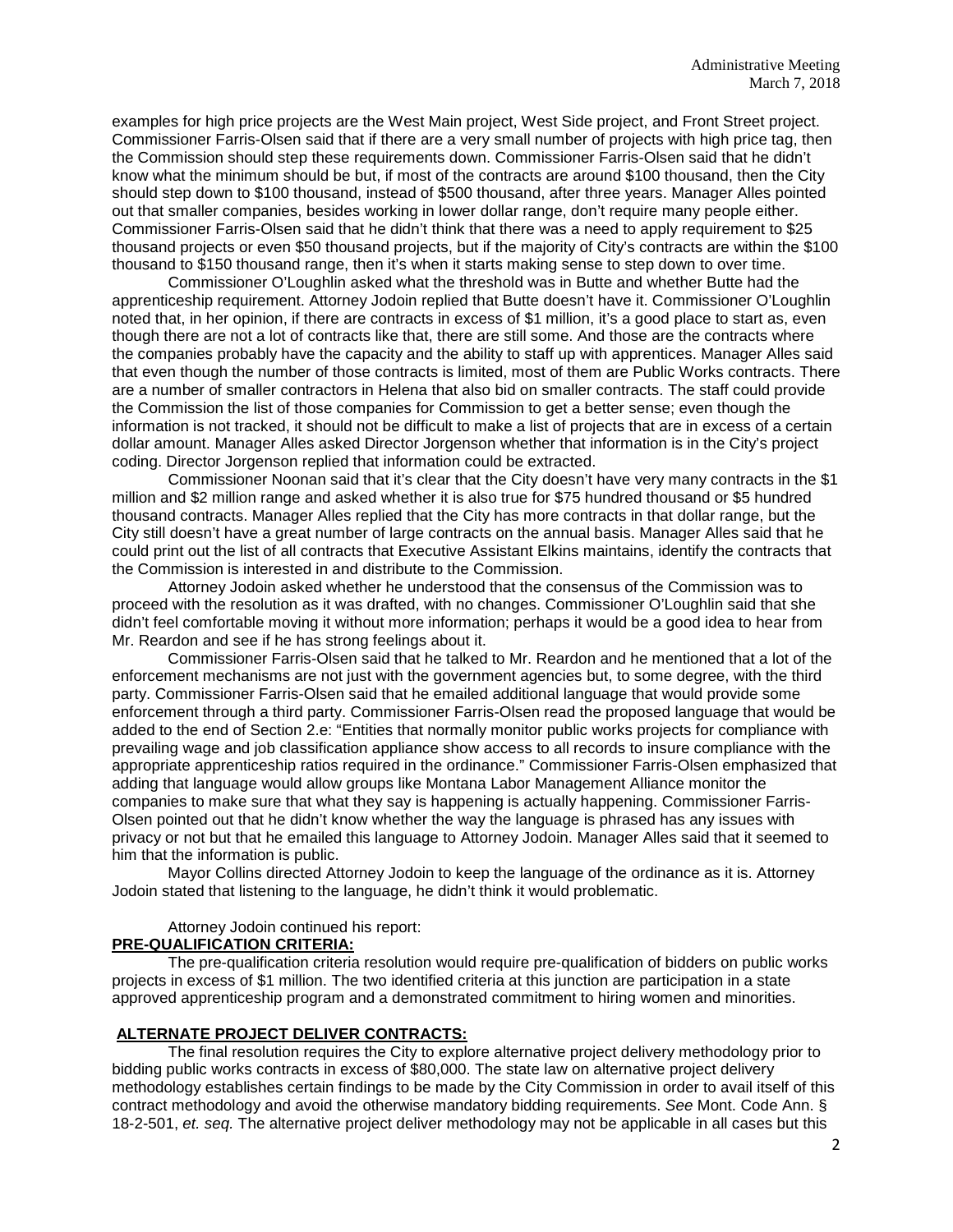resolution would require the exploration of such a process prior to bidding the project. This process allows the City to obtain "best value" rather than simply the lowest cost.

## **CONTRACTOR ACCOUNTABILITY:**

For the contract accountability resolution bidders on public works contracts would be required to report significant violations. Significant violations include wage, workers compensation, unemployment felony theft, unlawful discrimination, failure to obtain required permits, and OSHA violations. A prospective bidder would be disqualified from bidding if the bidder lists three or more significant violations within the prior 5 years, has had a judgement against them in any 3 year period twice for the same offence, or if the bidder has been debarred by any other state, or federal, government agency. There may be an opportunity to consolidate this requirement with the prequalification resolution.

## **DEFINING "PUBLIC WORKS CONTRACT":**

"Public Works Contracts" does not mean solely contracts for the City Public Works Department. Rather the phrase has a statutory definition and means any city contract for construction or nonconstruction services let by the city or in which the total cost of the contract is in excess of \$25,000. *See*  Mont. Code Ann. § 18-2-401. However, certain types of contracts, such as for professional services (ex., land surveys, legal representation) and contracts for consulting services are excluded from some of the requirement (ex. prevailing wages) imposed upon public works contracts. The City Attorney's office reviews all city contracts to makes sure proper terms are included.

Commissioner Noonan asked how long the prequalification criteria add to a bidding process. Attorney Jodoin replied that he couldn't say with certainty but probably no more than two weeks. Commissioner Noonan commented that since it is not a requirement but simply a prequalification and since this specifically is dealing with apprenticeship programs, perhaps the prequalification could be just that and the demonstrated commitment to hire women and minorities could be considered separately. Attorney Jodoin replied that it could be accommodated; the delay would give potential bidders an opportunity to submit the documents for prequalification.

Commissioner Farris-Olsen thanked Attorney Jodoin for preparing drafts at a short notice.

Manager Alles reiterated what the Commission direction to him and Attorney Jodoin is: Manager Alles would get the information on the number of contracts with added dollar value and the three ordinances, with some cleanup, would be ready for Commission Agenda at some point. Commissioner Farris-Olsen said that the resolution regarding apprenticeship needs to be amended but it could be done at the Commission Meeting. Attorney Jodoin replied that, with the consensus from the Commission, he could add the language that Commissioner Farris-Olsen emailed to him. Commissioner Farris-Olsen agreed and added that the numbers could be kept in the ordinance as they are right now; they could be changed during a Commission meeting. Commissioner Noonan noted that the Commission would also look at the levels of the apprenticeship requirements.

### **Fire Levy Proposal**

Manager Alles referred to two documents entitled "Fire levy information for the Commission" and "Estimated mills and cost to homeowner" (this document will be attached to the resolution that will go before the City Commission at March 12, 2018, meeting) distributed before the meeting and a draft resolution included in the packet. City Commission will adopt it at the March 12 City Commission meeting so it could be on June 5<sup>th</sup> ballot. Manager Alles went over the content of the documents. Manager Alles also noted that according to Political Practices and what can be done on individual time outside of work on the Commission; any individual can promote the levy on his or her own time but cannot do so on city time. Attorney Jodoin added that if there are any questions that Mayor and Commissioners might have, to bring those questions to either Deputy Attorney O'Connor or him.

Commissioner O'Loughlin asked Manager Alles to go over the key points from distributed documents as Commission didn't have a chance to study them before the meeting. Manager Alles said that Chief Mark Emert could go over the documents and pointed out that more work and more discussions will need to take place before the levy is put on the ballot. Chief Emert went over the content of the documents.

Commissioner O'Loughlin asked to confirm whether, with respect to ISO, because of where the City is right now with capacity for fire safety, it has an impact on individual homeowners' insurance policies. Chief Emert said that that was correct; however, if enough residents call in to an insurance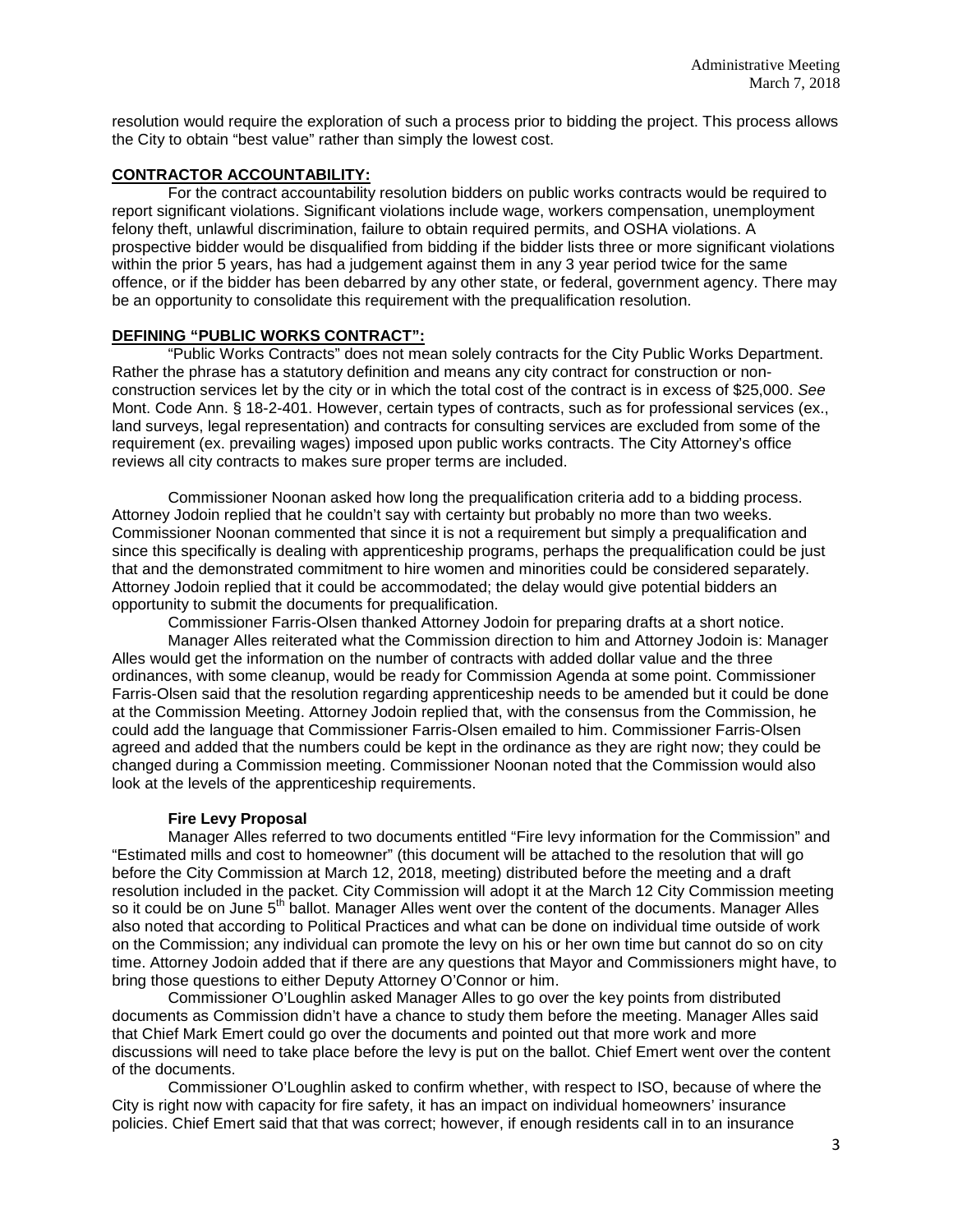company and say that they know that the ISO rating is improving, they will see a reduction in their homeowners' rates. It has a stronger impact on commercial businesses than it does on residential but it still has an effect.

Manager Alles asked Chief Emert to confirm that the ISO rating went down from 4 to 3. Chief Emert concurred. Mayor Collins asked what the lowest ISO rating is. Manager Alles replied the lowest rating is 10 and elaborated on factors contributing to how any given community is rated; many volunteer rural fire departments in Montana are at a 10. Manager Alles noted that even though it's common for insurance companies to use ISO rating, not all insurance companies do.

Commissioner Haladay asked to confirm whether staffing would be four and four, with one being a battalion chief. Chief Emert concurred.

Commissioner Noonan asked whether, in having seven on-duty firefighters, the Fire Department has been using an extra person at times during the busiest times or whether it has been seven firefighters straight across. Chief Emert replied that all personnel is used for certain kinds of calls, no one remains at the station. In terms of personnel, due to vacation or sick leave, there are usually 8 firefighters each shift; it rarely happens that there are 9 or 10 firefighters per shift.

Commission Farris-Olsen asked whether, if the Commission approved \$300 thousand per capital levy, the Fire Department would not need the General Fund money for capital improvement. Chief Emert concurred and said that even if Fire Department did an INTERCAP loan, when \$100 thousand to \$150 thousand would have to be paid off over the course of fifty years, it would still leave the department some room to put money aside to replace some of the frontline equipment. Commissioner Farris-Olsen said that it makes sense and means that some other resources could be shifted, for instance, to Police and Parks for their capital needs as well. Director Jorgenson elaborated further on the information presented in the document entitled "Estimated Mills and Cost to Homeowner" that was distributed earlier: if the Commission approves \$300 thousand capital levy, it would cover most of what the Fire Department needs, and if the Commission approves \$150 thousand levy, the Fire Department, essentially wouldn't have much left for capital needs. Commissioner Farris-Olsen asked Manager Alles whether he would like the Commission to give him direction to change the dollar amount from \$150 thousand to \$300 thousand in the text of the resolution or whether the Commission would amend the dollar amount at the Commission Meeting. Manager Alles said if the Commission decides to go with \$300 thousand capital levy, it could be amended. Commissioner O'Loughlin expressed her agreement.

Commissioner O'Loughlin asked Attorney Jodoin what he used as a base for this resolution draft, how much of the content of the draft is required to be included with respect to the extent of the flexibility of the language on the ballot. Attorney Jodoin stated that the Whereas clauses provide the background information but the actual election language is required by the state law. Commissioner O'Loughlin asked whether including \$100 thousand and \$200 thousand of property value is required. Director Jorgenson concurred and elaborated on how the language of the resolution came to be. Commissioner O'Loughlin thanked Manager Alles and Chief Emert for providing the background information.

### **Service Line Reimbursement Discussion, Continued**

Manager Alles reminded Mayor and Commissioners where the discussion was left off: City staff prepared information regarding Great Falls. Attorney Jodoin reported on two points. The first point was regarding the service line reimbursement program: whether, if the City funds service line reimbursement program through a charge on the water or wastewater utility bill, the funds would have to be available to everybody who pays into it. Attorney Jodoin stated that his general sense is that the program would have to be available to everybody who pays into it. If the Commission doesn't follow this approach, another option in this situation would be to fund it through general tax, but that would lead back to the current problem with the general fund where the City is capped by the state law; additionally, Attorney Jodoin said that he would worry how it would fit with the fire levy. Attorney Jodoin recommended that, if the Commission wants to do a charge on the utility bill, it should be a program available to everybody, including residents outside city limits because the charge would be on their bills if they are connected to the city. Furthermore, there should probably be a discussion about a cap on what would be available to everybody because the cost to the City could potentially be significant.

The second point was regarding what Great Falls does with NeighborWorks in relation to the program that's being discussed. Great Falls avoided issues associated with a general tax or fee for service by funding the program with the CDBG grant. With that they are able to have eligibility determination, which was required by grant anyway. If this option is chosen, the funding for that would probably be significantly less than a charge of the water or wastewater bill. Attorney Jodoin concluded by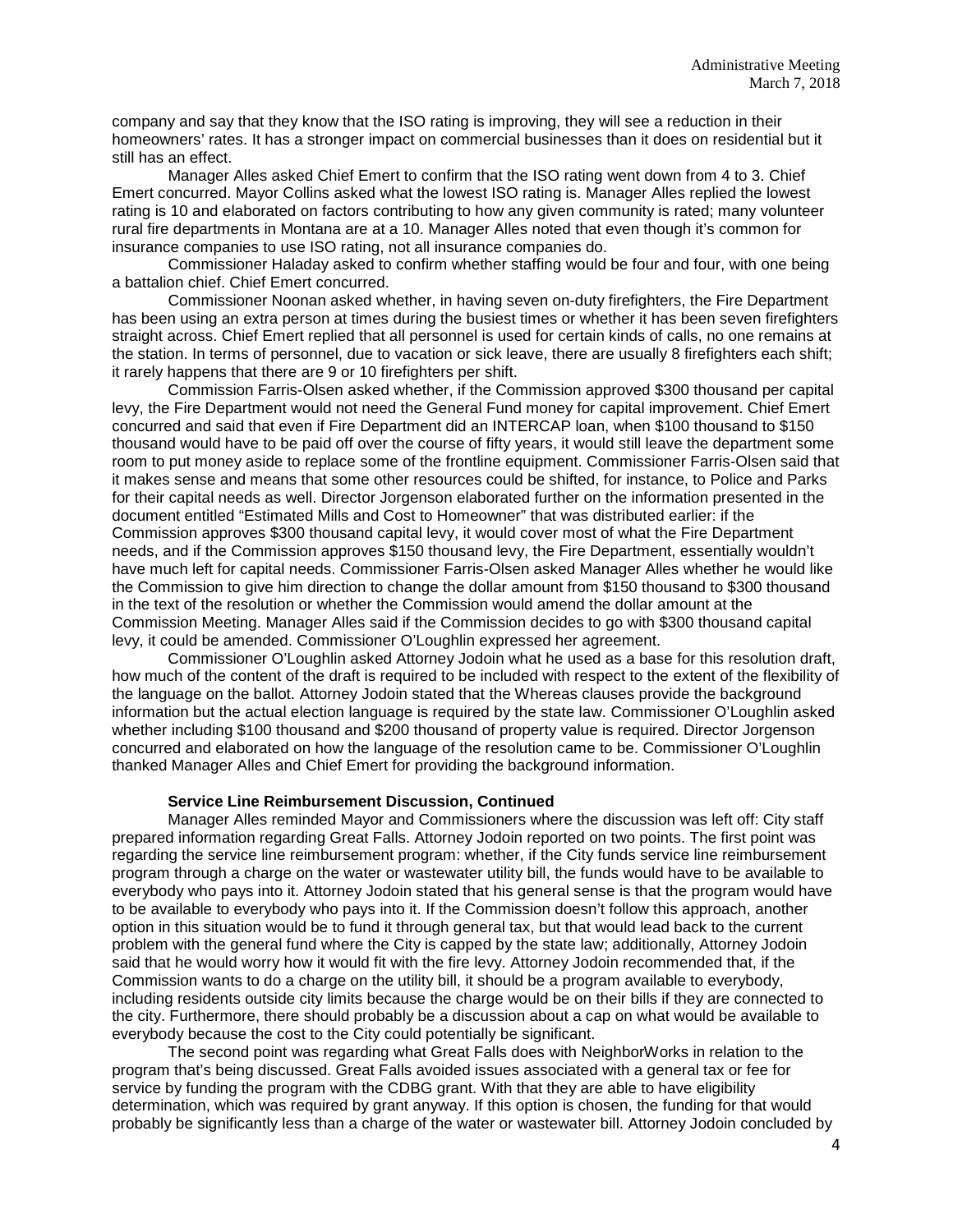saying that Great Falls contracts with NeighborWorks, who, in turn, contracts with a financial institution to run the program, which would eliminate a concern regarding the city staff expertise in running such program.

Commissioner Farris-Olsen asked whether it would be possible to have a grant program through CDBG funds to pay for low income lines and, at the same time, have the zero interest loan for everyone. Attorney Jodoin expressed his concern about this approach: if there is a fee on the water or wastewater bill, what would happen if the program runs out of money, would the City have to tap into other resources to make it available to everyone who pays the fee.

Commissioner-Farris-Olsen said that he understood that and asked how that would work if the CDBG was utilized. Attorney Jodoin replied that the City could certainly do both; however, the concerns regarding the "fee for service" model would remain the same. Manager Alles added that if the program is going to be offered, the intent is to have this program available to everybody. Manager Alles stated the following: the staff is trying to identify the dollar amount that they anticipate is going to be needed. City staff is trying to ramp up that program, and eventually the City would get cash built up in that revolving loan. In order to keep some of the risk out going beyond where the City's cash capacity would be, Attorney Jodoin referred to some kind of cap or a threshold that would go up to a certain amount that the City might have for large claims or large loans.

Commissioner O'Loughlin asked to clarify the term "cap", whether it means a cap on the amount of each individual project. Attorney Jodoin replied that "cap" refers to the amount available to each individual.

Commissioner Haladay noted that the goal of the program is that if a resident's line breaks, that resident is in the program and so the line would be repaired affordably and quickly, and, thus, if the Commission moves the amount down to \$10 thousand or less, there is a risk of harming the overall goal of the program. For that reason, it makes sense to keep the amount close to what Utility Maintenance Supervisor Kevin Hart has shown; the City should stick with the inclusiveness.

Commissioner Farris-Olsen agreed that it made sense to keep the amount at \$15 thousand.

Commissioner Haladay said that he would like to talk about affordability, especially, if using external sources is going to be considered. Commissioner Haladay referred to Montana Business Assistance Corporation (MBAC) as an organization that can do the processing for the City, so that they can start working on a project right away without the City having to wait for, what in essence would be, underwriting. Commissioner Haladay pointed out that since MBACK appears to be better equipped, he would like to talk about what the City could anchor it to. There should be criteria for qualification whether it's tap, or 80% median household income. Commissioner Haladay recognized that it could bring some issues with the amount in the fund.

Commissioner O'Loughlin asked Commissioner Haladay whether he had funding the program through CDBG in mind. Commissioner Haladay replied that he believed the City should fund the program through this process right now, even though it would throw numbers proposed by Utility Maintenance Supervisor Hart slightly.

Manager Alles asked for a clarification from the Commission: whether the City should give MBAC some cash or whether the City would apply for the CDBG loan. Commissioner Haladay noted that he didn't see any reasons for not applying for the CDBG loan; if Helena could fund the program similar to how Great Falls does it, it should be done. MBAC is equipped to run the process for the City. One of the issues would be how the City would determine if somebody qualifies for a grant as opposed to a loan, but this kind of issues could be worked out by MBAC.

Manager Alles reiterated Commissioner Haladay's proposal: the City would find the program and let MBAC take care of the entire process. Commissioner Haladay concurred and added that if it takes the pressure of the concern voiced earlier, MBAC is well equipped to do it.

Commissioner Farris-Olsen said that he is in favor of this proposal.

Commissioner Noonan noted that he is a representative to MBAC and that MBAC's staff feels it's something they could manage.

Manager Alles said that what he will do is have the language of the resolution cleaned up, obtain more information and pass it to the Commission.

Commissioner Farris-Olsen requested information regarding how homeowners qualify for tap if the line breaks so that the Commission has a concept of how much to give out for grant each year. Manager Alles noted that he didn't know if it was possible to go back on the ones that have been done but would try to get requested information.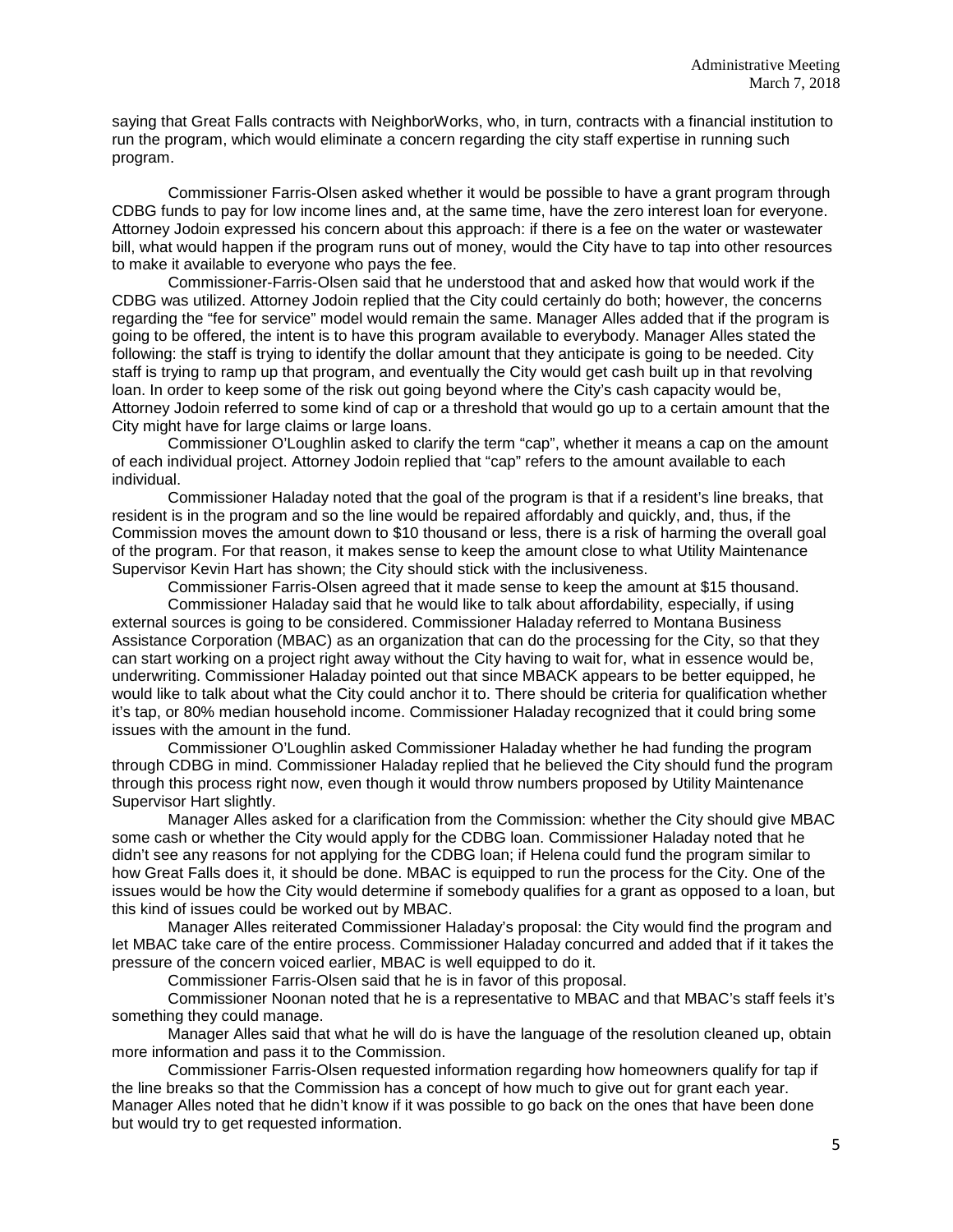Commissioner O'Loughlin said that it is a big expense; however, it's different when a resident can't afford the monthly loan payment. The City needs to figure that out, as well as the threshold; and it should be fairly easy to determine.

### **Public Works Department**

### **Helena Recycling – Curbside Recycling Agreement**

Manager Alles introduced the topic and stated that Helena entered into an agreement with Helena Recycling for curbside pickup.

Solid Waste Superintendent Pete Anderson elaborated on some changes that Helena Recycling has proposed and on new contract.

Owner of Helena Recycling John Hilton provided background information regarding the company and services it performs. Currently, Helena Recycling offers 3 bins: plastic type 1 and 2, all types of paper, and aluminum cans. Mr. Hilton made two proposals: to add lids to the existing bins and to add a fourth bin for recycling glass. As a result, the price for bins will go from \$15 to \$17 per bin. Helena Recycling will deliver the lids. Regarding glass, because it's heavy, Mr. Hilton proposed to add \$2.25 to the customers' bills. Mr. Hilton spoke about a questionnaire his company conducted: 86% of those who participated in the survey said they would be willing to pay extra \$2 so that glass could be picked up for recycling and 14% said they would not be willing to pay extra \$2. Mr. Hilton believes that participation rate in the recycling program will go up significantly as the feedback he received indicated that inability to recycle glass is the biggest reason residents don't want to participate in the program.

Commissioner Haladay stated that both proposals make sense.

Solid Waste Superintendent Anderson added that currently Helena Recycling charges \$10.95 a month per qualified subscriber. This charge will go to \$13.20 per subscriber. Currently, the subsidized cost for the program approximately amounts to \$35 thousand a year.

Commissioner Haladay noted that it would be worth of looking into increasing a rate for everyone in Helena, regardless of whether or not residents use the program, with the purpose of encouraging residents to recycle and recognizing that it was a policy decision for public good.

Commissioner Farris-Olsen asked how the \$35 thousand is funded. Solid Waste Superintendent Anderson said that it is funded through residential solid waste.

Manager Alles stated that the staff will prepare an update to the contract and will make sure to discuss it in the budget process. Solid Waste Superintendent Anderson proposed to change the language in the contract so that recyclables would be collected biweekly as opposed to once a month.

Mr. Hilton asked whether this will go in front of the Commission in the upcoming Monday City Commission meeting, as it would take about 3 moths to order lids, etc. Manager Alles replied that the City will try to expedite the process.

### **RFQ – Multimodal Transportation Study for Two 5-point Intersections**

Director Camp introduced the topic.

David Knoepke reported entities use the Request for Qualification (RFQ) process to select professional services based on the submitted qualifications per Montana State Law. The process includes advertising the RFQ announcement that contains a brief description of the project and what services are being requested. Interested firms then submit a Statement of Qualifications (SOQ) to the requesting agency by the appointed due date. These SOQs are then reviewed by a selection committee to determine the most qualified firm for the particular project. When selection is made, and the firm notified, the parties enter into negotiations of scope and fee. At this point the details of the project are discussed, often resulting in a scoping and strategy meeting for more complex projects. In some cases, a preliminary scope is given to the consultant to allow them to get a better idea of the project, and they are invited to meet and discuss. The scoping meeting is where stakeholders' input is encouraged, so the consultant can get a good feel for the project and help with the development of the final scope. Once a scope is agreed upon, the consultant will present a fee proposal for that scope. The fee is negotiable. If the consultant and City cannot agree on a scope and fee, then the next most qualified firm will be asked to propose on the project.

Commissioner Haladay noted that, in terms of the scope, the Commission is comfortable the way it's worded for the Montana Avenue and Euclid Avenue. Commissioner Haladay asked Engineer Knoepke to elaborate on that point. Engineer Knoepke said that part of this also has to look at the interconnected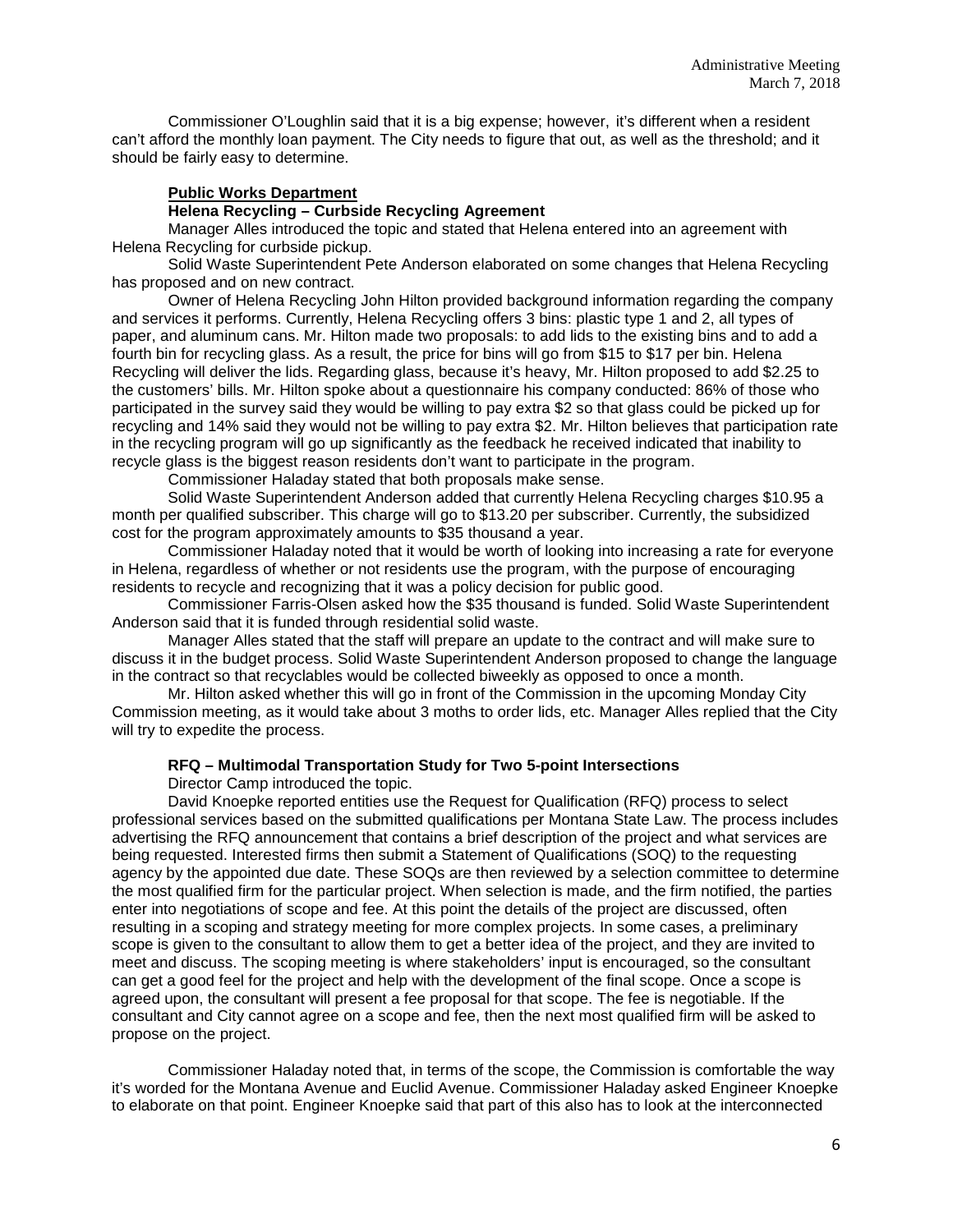projects of the Centennial crossing and how the pedestrian network is build out, and how pedestrians will interact with the traffic.

Commissioner Haladay stated that last summer there was an attempt to update Centennial masterplan but for a number of reasons it didn't go forward. Commissioner Haladay asked whether discussions right now revolve around a general point about the scope or whether discussions are about such details such as whether or not the portion of the  $6<sup>th</sup>$  ward should be part of it.

Engineer Knoepke replied that right now, RFQ only states where the triangle would be. Once a firm is selected, the scope can be adjusted and the then the fee could be discussed. Ultimately, the basic question is concerned with how much the project will cost. Engineer Knoepke stated that he believed that it would not be a bad idea to expand that area in that region. Once the City staff is in the negotiation process, the staff will report to the Commission about the fee associated with a particular scope and the Commission would advise whether it's comfortable with the fee amount.

Commissioner Haladay asked whether, when the scope has been determined, there will be an opportunity for a Centennial train within the railroad district. Engineer Knoepke confirmed that is correct: right now the staff is giving the firms a general area so that they have an idea of where approximately they would be. Once the firms submit their proposals to the City, the staff will make a decision which firm would be best for the City.

Mayor Collins asked about the timeline with respect to advertising, etc. Engineer Knoepke elaborated on the process and said that overall it would take about 8 to 10 weeks.

Commissioner Haladay asked whether the advertisement is done through Independent Record and trade journals. Engineer Knoepke said that was correct.

### **RFQ – Pavement Management System/Inventory**

Manager Alles introduced the topic and said that the staff will talk about why this management system is important for Helena with respect to inventory and infrastructure.

Director Camp elaborated further on the importance of pavement management system.

Engineer Knoepke reported the current request to change the City's Pavement Management System (PMS) is the result of a notice (July 27, 2017) from the Montana Department of Transportation (MDT) that Helena's current data is outdated. MDT indicated that the current data provider is inadequate. As a result, pavement preservation project money from MDT will not be considered until data is updated. When the notice was received, staff evaluated options to update our data.

City staff reached out to Bozeman to discuss alternative Pavement Management Systems. Bozeman went through a similar process approximately three years ago. At that time they were using the same system that Helena is currently using, and transitioned to a new system for essentially the same reason Helena must consider a change. The system they were using did not provide all the data points they required.

The proposed system will provide pavement condition information based upon the American Society for Testing and Materials (ASTM) standards, as required, plus a data collection system that will include: crack measurements, cross slopes, roughness index, 360 LiDAR mapping, panoramic images, inventories of signs, sign retro reflectivity, trails, existing/missing sidewalks, curbs, manholes, water valves, parking meters, hydrants, power vaults, gas valves, survey monuments, catch basins, light poles, drop inlets, pavement markings, guide rails, culverts, ditches, speed zones, school zones, cross walks, and street trees.

These features can be integrated into GIS or Cityworks. Using the integration feature, we can overlay the data collected (main breaks, services, main replacement, etc.) by the utility division to better plan for upcoming road and utility projects. Once the data is collected, it can be edited upon completion of street reconstruction projects, keeping our data up to date.

Pavement data is analyzed by Paver, an industry recognized pavement maintenance management system. It uses inspection data and a pavement condition index (PCI) rating from zero (failed) to 100 (excellent) to consistently describe pavement's condition and to predict maintenance and rehabilitation (M&R) needs. The Federal Highway Administration supports the use of PAVER for pavement management systems. Indexing helps make the most of our limited maintenance dollars.

This request is being made now, because if the project isn't addressed until the 2019 budget approval, the process of publishing the RFQ, making a selection, signing contracts and scheduling time for data collection will limit the City's opportunity to get started this year. Once the data is collected, it takes an average of three to four months to process it. If the City waits for budget approval in July, allow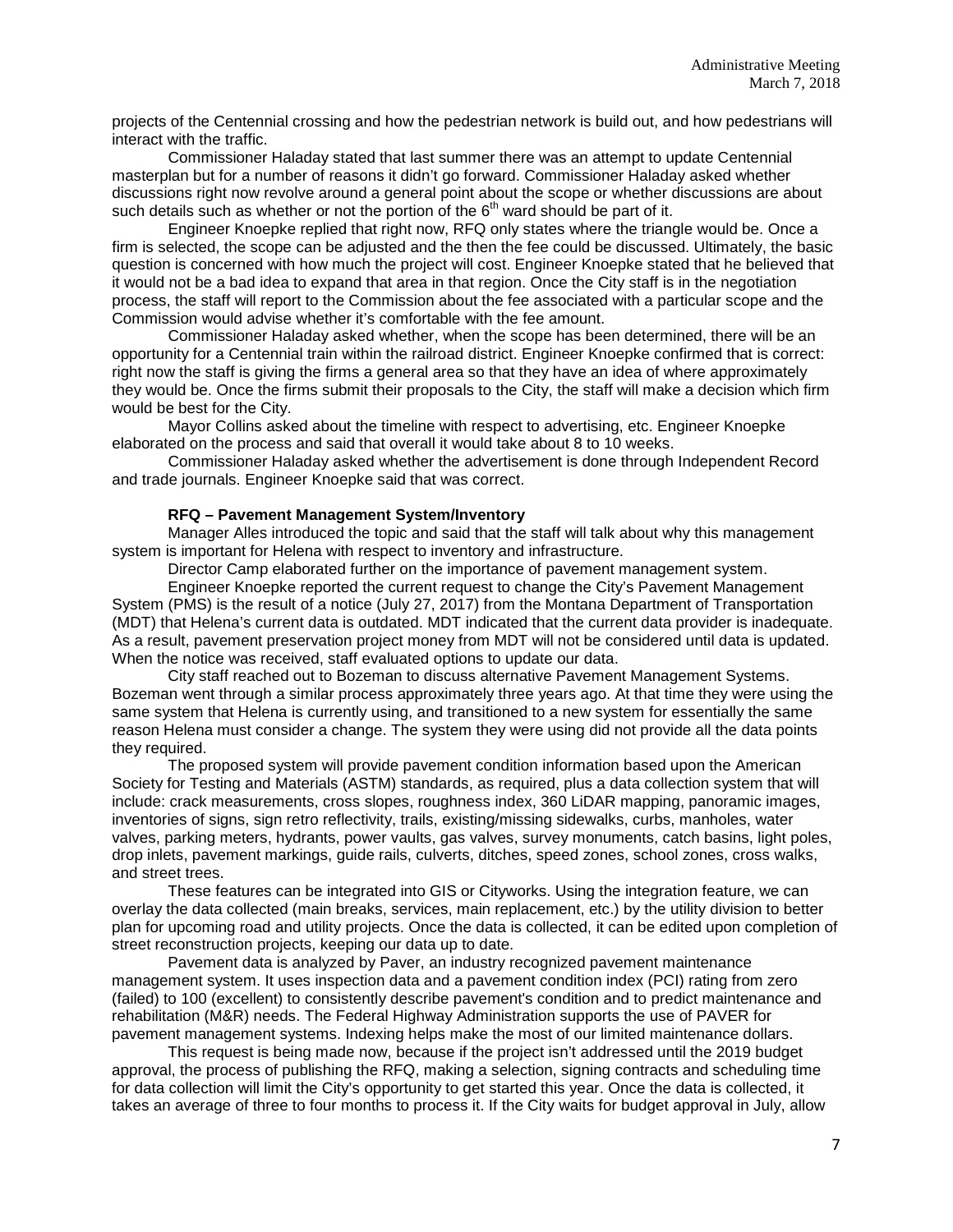four to six weeks for the RFQ process, plus a few weeks to sign contracts, September is likely to be the earliest start.

The risk of scheduling of data collection during the fall of 2018 is early snowfall and other related concerns, which would postpone data collection until the spring/summer of 2019. If given budget approval now, City staff will have the RFQ process completed by mid-April and under contract by mid-May. Staff will schedule data collection this spring/summer and have the data back by in fall or early winter. Beginning the project now will allow staff to use the data results to reprioritize 2019 maintenance activities, rather than wait until 2020.

Manager Alles concluded that money for this particular project is not in the existing budget. If the Commission believes this pavement management system would be beneficial for Helena, the preference would be to start the process as soon as possible and obtain the software. City staff is asking for an early budget approval for the amount of \$150 thousand.

Commissioner Haladay asked what the City would need to pay for once the project is started. Manager Alles replied that there would be annual maintenance expense.

Engineer Knoepke added that \$150 thousand is the price plus some money left for the annual maintenance of the software. Engineer Knoepke added that this amount, in addition to covering the cost of purchasing the software, includes training of staff, the iPads, and partly annual software maintenance.

Manager Alles asked Engineer Knoepke what the yearly expense for software maintenance would be. Engineer Knoepke replied that he didn't have the exact numbers available right now.

Engineer Knoepke pointed out that Helena doesn't qualify for the Pavement Preservation money because the data that Helena staff can produce with the current system in place is outdated.

Commissioner O'Loughlin asked whether more staff would be necessary in order to implement this system. Engineer Knoepke replied that no additional staff is necessary.

Director Camp stated that the intention is to use information produced by this software in conjunction with the information his staff has on the underground utilities: this way the data can overlay so that City staff could do a better job at taking care of the streets.

Commissioner Haladay asked if that would be part of street maintenance. Manager Alles concurred.

City Manager Alles concluded by saying that this software system would be a good tool for Helena.

### **Clark Street Update**

City Engineer David Knoepke reported the City Commission approved the FY19 budget for Clark Street/Hamilton Street in Street Maintenance Capital Projects. City staff has been working on the design of the project based on direction from previous administrative meetings.

Staff evaluated the underground utilities and is recommending that the utilities be replaced as part of the project.

Staff will be looking for direction from the Commission on the overall design, budget, and whether or not staff should continue to invest time on this project.

Assistant Director Hauck elaborated about utilities and costs and how those costs compare with other projects. Rather than keeping streets separate, the city needs to consider utilities as well. In this case, it hasn't been done and, therefore, it is part of the request. Because there are two water mains, the cost of updating them constitutes most of the \$925 thousand allocated to this project; wastewater is not a significant portion of that. Regarding the pavement management with a project like this, in the interface with the utilities, water, sewer and storm water needs to be taken into consideration. In the request for FY19, Public Works included utilities. It is important to make sure that the budget can handle that, as it is a large expense for a small portion of town.

Mayor Collins asked if there was public comment.

Preservation Officer Pam Attardo commented regarding the street lamps that were referred to earlier and noted that there is a difference between a commercial region like downtown and a residential region and spoke regarding the appropriate kind of lamps: they should be different from what is installed on the Walking Mall and Last Chance Gulch.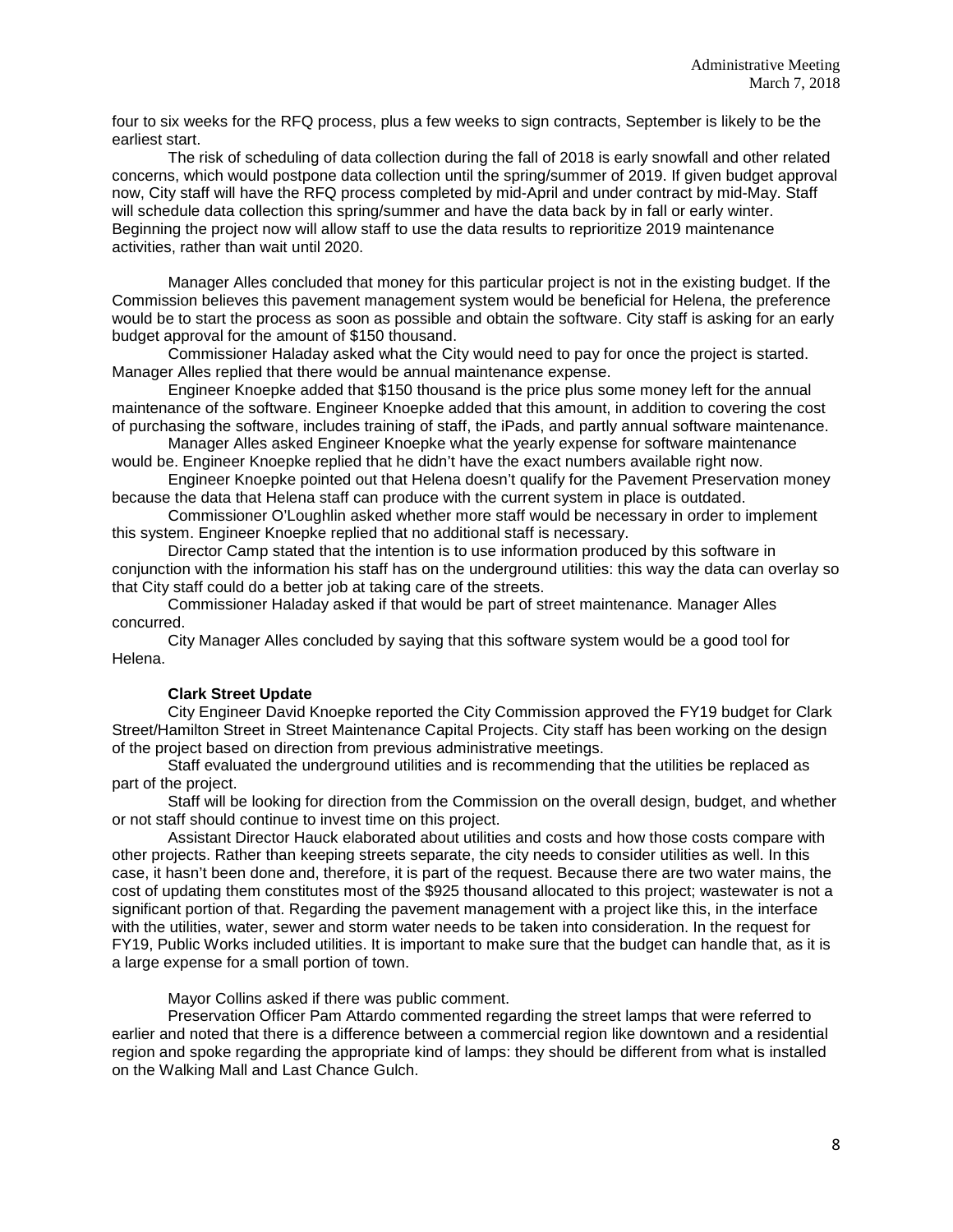Clark Street Residents and a property owner spoke regarding the following: Their concerns:

- A proposal to remove all trees on the street is an issue for most residents on that street as it will significantly impact the street.
- Residents like the brick sidewalks on the street.
- Part of the frustration is that the residents don't know what the decision making process is.
- Residents haven't had an opportunity to make any suggestions.
- And residents have concerns about emergency vehicle access, and storm water as well, as the current configuration isn't really working.

Suggestions and proposals:

- A kind of forum would be appreciated that would include a dialogue with street residents regarding the work on the street and, especially, regarding finding possible ways to save some of the trees.
- The owner of property on this street has just attended the Montana Water Summit, where she heard about permeable pavers and green infrastructure. It seems that there are some options that could be explored; however, the residents don't feel very well informed.
- Thus, the street residents would appreciate an opportunity to better understand the situation and look at the alternatives. The residents appreciate the fact that \$2 million is a lot of money.

Mayor Collins noted that the City staff will make sure there is a dialogue between the staff and Clark Street residents and that the residents will be included in the process of the work done with the street.

Commissioner Farris-Olsen said that it could be a solution to send out some mailers and set up a public meeting so that the input could be heard.

Manager Alles added that part of the reason why this street is being discussed today is the \$925 thousand in utilities. Manager Alles pointed out that the staff is looking for directions from the Commission: whether to proceed with the project or wait. Manager Alles also stated that several months ago Commission and the staff had a good discussion regarding Clark Street and, if the stuff proceeds with the project, the next stage would include meetings with the residents.

Commissioner Farris-Olsen stated that his preference would be to push this project to the next year's budget and engage residents of Clark Street to address some of the questions raised today and budget for a different street (for instance, Rodney) this year.

Commissioner Haladay stated that he doesn't consider sidewalks negotiable. If the Commission moves forward with the neighborhood discussions, it would be helpful if Engineer Leland and Engineer Knoepke would come up with designs that would include the sidewalks. However, if the goal of the discussion would be not to have sidewalks, then at this point, the project should be abandoned and that money budgeted elsewhere because there are streets where that money could be better spent on in terms of utility, such as Rodney. Commissioner Haladay emphasized that if this project is abandoned this year, Clark Street may never come up as a candidate for work again.

Mayor Collins noted that the sense he gets from the Commission is that the Commission might delay the project due to communication from neighborhood.

A Clark Street resident expressed his frustrations saying that if residents are asking for a dialogue, the project is taken off the list. Mayor Collins pointed out that was not what Commissioner Haladay has said.

City Manager Alles explained why Clark Street surfaced as one to take a look at: it is representative of all typical problems, including the underground infrastructure. Manager Alles asked for clarification with regards to the direction from the Commission, specifically, whether or not Clark Street needs the infrastructure before other projects that need to be done. If the Commission wants to proceed with it, things associated with this project need to be budgeted up front. Likewise, meetings with the residents would be scheduled.

Commissioner Farris-Olsen noted that as long as residents are being involved, he would be OK with budgeting for this project. Commissioner Farris-Olsen also pointed out that when the City has similar projects in the future, staff needs to reach out earlier in the process.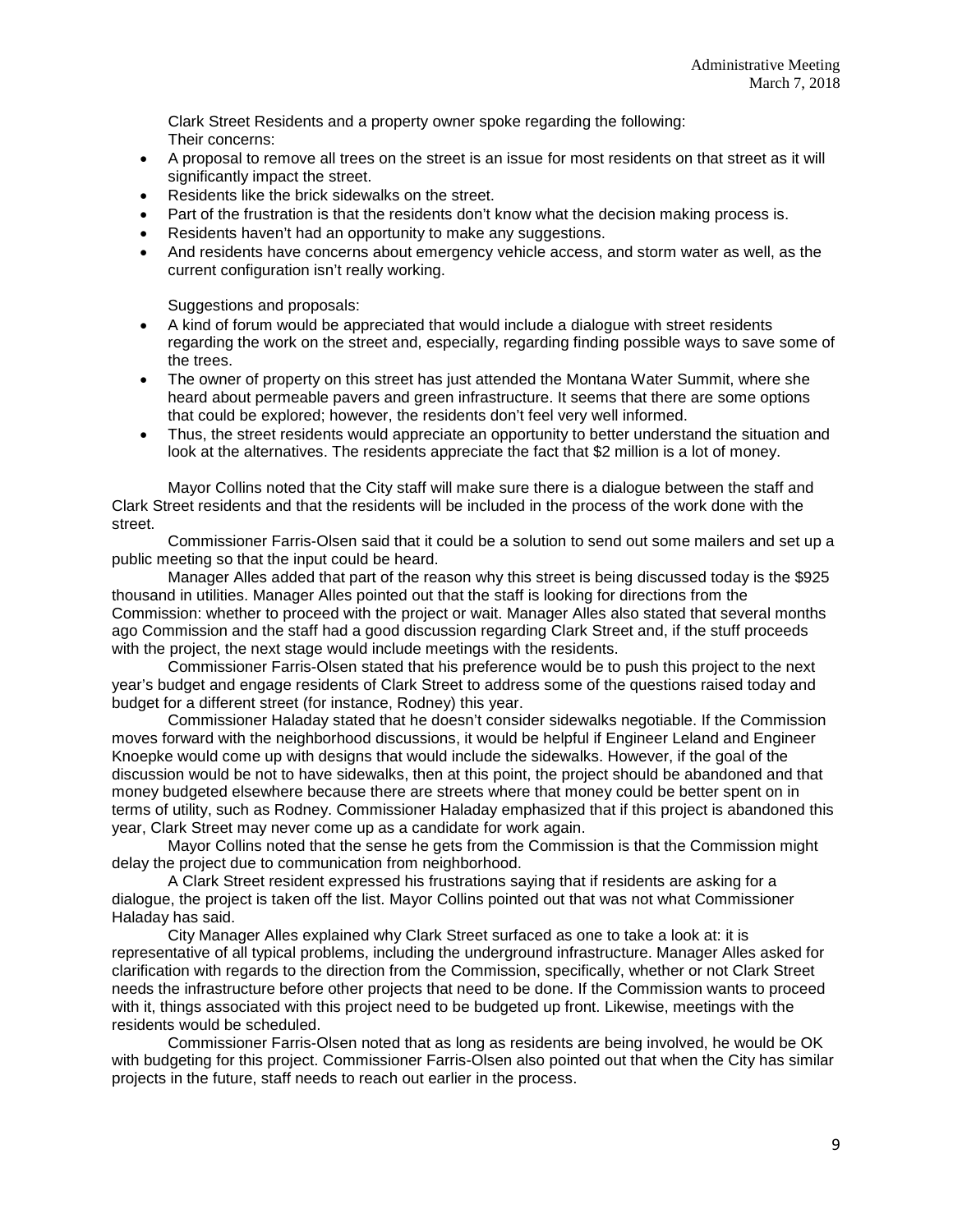Commissioner O'Loughlin asked how much the original project was budgeted for. Assistant Director Hauck replied that close to \$1 million was allocated for the project in street maintenance, but no other costs were anticipated originally.

Manager Alles stated the goal was to address the policy questions: the ordinance required adjacent property owners to pay for installation of their sidewalks. The City has never used street maintenance money for capital projects. City staff is trying to work with the Commission to figure out all the policy issues: whether, per ordinance, the City could have neighbors pay for sidewalks, curb and gutter, or the City would pay for those. It wasn't necessarily that the staff was designing Clark Street. City staff hasn't had those meetings with residents and they should. Those conversations will continue through the budget process, when the staff looks at the rest of the costs.

Mayor Collins noted that his understanding was that the Commission's will is to move forward with this project and continue the dialogue.

Commissioner Haladay clarified that when Clark Street was proposed originally, it shouldn't have been the first project on the priority list. This is the first meeting where Clark Street has been singled out. The price for the Clark Street project has doubled now. Knowing this dollar amount and what it would cost to work on any other street, the discussion should be whether or not move forward with this project.

Commissioner O'Loughlin said that it is difficult because she was not present during the original discussion on prioritization. This seems like a significant addition to the original cost of the project.

Commissioner Haladay addressed Commissioner O'Loughlin's point and elaborated on how Engineer Knoepke singled out Clark Street. Engineer Knoepke elaborated further saying that there are about \$27 million worth of failed streets in Helena. The goal is to repair those streets within five years. And Clark Street fits within the criteria. Manager Alles emphasized that originally, the staff didn't include the utilities, which in the end doubled the cost of the project.

Commissioner O'Loughlin proposed to move forward with the conversations with the neighborhood about some of the possible design options and still hold off on the conversation of whether or not the Commission wants to add this additional cost to budget. If the good portion of residents has concerns about the potential design, city staff would look at possible options and then come back to the Commission and advice on the price if there are doable options, and then the Commission would make a decision.

Mayor Collins noted that that is a reasonable approach.

Engineer Knoepke elaborated saying that there are other options, but there are ramifications as well. Removal of all trees was a recommendation of the arborist: with digging curb and gutter, the tree roots will be cut by the excavators. If only curb and gutter were installed, without the sidewalks, some trees could be saved but the goal is to have the sidewalks.

Director Camp advised against paving over aged infrastructure. Director Camp also elaborated on why Clark Street came into consideration for a project. Director Camp also recommended considering utilities.

Commissioner O'Loughlin asked Manager Alles for his recommendation to the Commission considering where the budget is right now. Manager Alles recommended waiting as there are significant water and sewer projects that have to be worked on.

Commissioner Haladay asked about the rate increase. Manager Alles recommended the rate increase. Commissioner Haladay said that he appreciated a rate increase as the Commission was looking five years out and asked, since it wasn't anticipated to be budgeted for, if the Commission did it, whether it would mean bumping something or whether it would be a proposal to supplement. Assistant Director Hauck said that is what has been discussed during the budget process – to consider a rate increase; that would be a conversation that would need to take place. Manager Alles recommended to hold it off until the Commission goes through the budget process and sees some of the projects, rather than deciding now. Commissioner Haladay asked whether it would still be possible to continue discussing the street options. Mayor Collins added that engaging the community should also be included. Manager Alles stated that would be possible.

#### **6. Committee discussions:**

- a) Audit Committee, City-County Board of Health, L&C County Mental Health Advisory Committee, Montana League of Cities & Towns – Mayor Wilmot Collins – No report given.
- b) Mayor Pro-Tem, Audit Committee, Helena Chamber of Commerce Liaison, Information Technology Committee, Public Art Committee – Commissioner Andres Haladay – No report given.